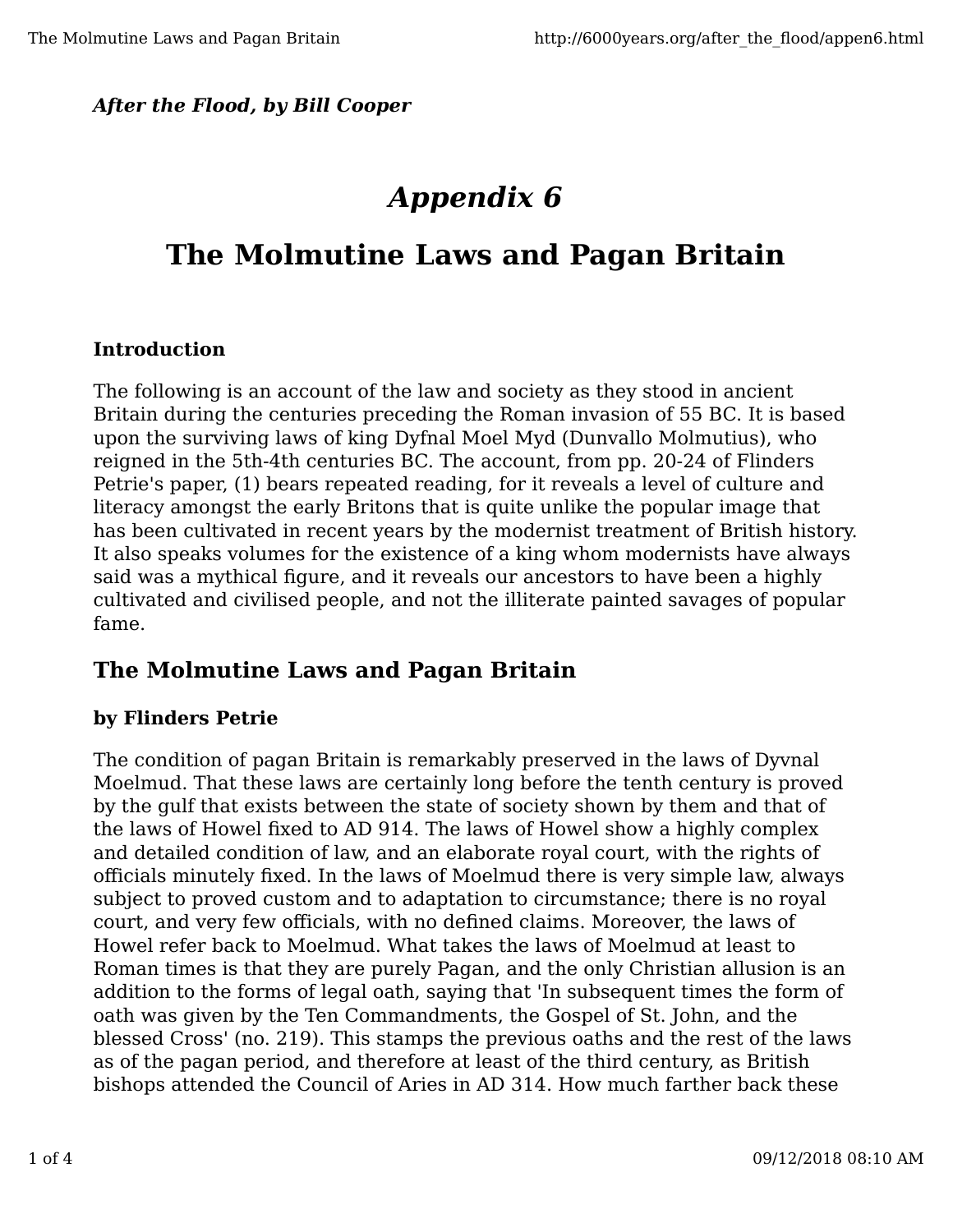laws may date, towards the traditional time of Moelmud, the fourth or seventh century BC, we cannot now enquire. Probably they were of gradual accretion, but apparently no part comes under the influence of Christian usage. We can, then, at least accept the picture of society here shown as being that of the Britons under the earlier part of the Roman dominion. Of the two series of legal triads, the short first series, 1-34, is here marked A; (2) the long series is simply numbered L-248. (3) Skene agrees to the laws of Howel being of the tenth century, but never mentions those of Moelmud. Stephens asserts that the laws of Moelmud were certainly not composed earlier than the sixteenth century. What writer of that date would forge a consistent body of punitive tribal law, entirely pagan in character, and why any one should do so when the laws of Howel were celebrated and prized, are questions ignored by the easy assertion of a late date for which no reason is given.

First we may note the laws referring to the state of society. Wherever little children, dogs, and poultry are found, the place has a right to the privilege of the court and the sacred place (87). The fields were private property, but cultivated in common tillage (A 5). The wild land was tribal property, free for wood-cutting, hunting, and gathering acorns to feed pigs (142); but it could not be taken into cultivation without consent of the lord and his court (101). Iron mines were common property; but the ore dug out was private (49). A permit was needed to shift the family wagon or booth; if done without permission, the mover lost all rights, like a criminal or foreigner (A 33). The only general movement allowed was that of the public shepherd of the township, or the chase of wild beasts by the public horn, or of bards spreading knowledge. But bankrupt men who had no kin or land were free to travel (A 28). Thus the organized society was held together.

The idea of the bonds of society was very strong. The mutual bonds of a social state are equal protection, tillage, arid law (45). The duties of public help, which every person must render, are in invasion, the public cry of base deeds or murder, and fire (A 15). Society is disorganized by oppressive privilege, unjust decision in law, and negligence allowing regulations to be destroyed (31). The tribal bond is broken up by famine, earthquake, flood, or conquest, and the tribe must begin to form a new social state (A 32).

In more personal matters no arms might be shown in a convention of the country and lord, or convention of independence, or convention of the bards (58). The things indispensable to a free man were his tunic, harp and kettle. The indispensables of a vassal were his hearthstone, bill-hook and trough (239, 240). The property of which a man might not be deprived were his wife, children, clothes, arms, and implements of the privileged arts (53). The three ornaments of a tribe were a book, a harp, and a sword, and they could not be distrained by law (54). The hereditary owner of land could always reclaim it after sale by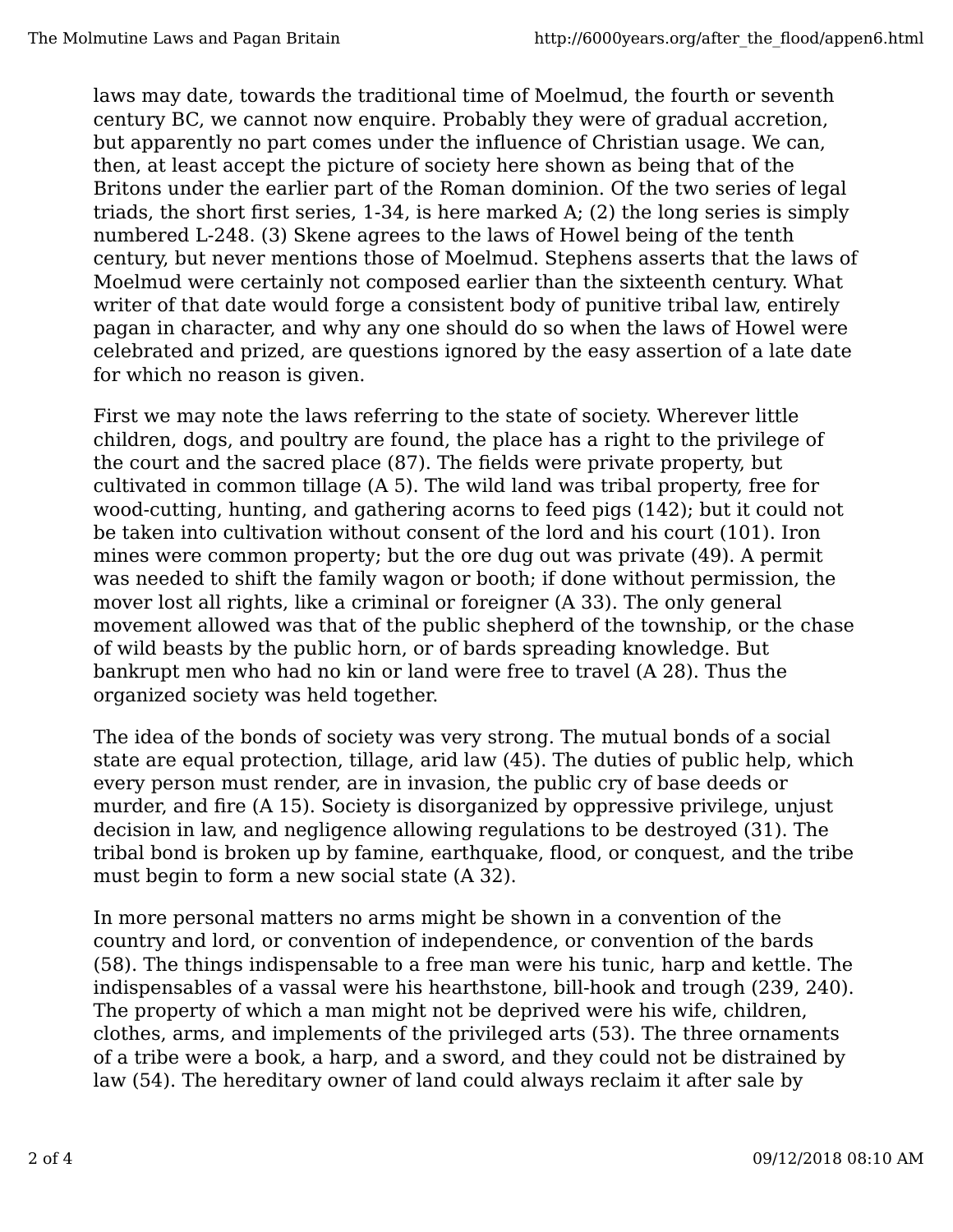offering the value (93). This proves that strictly private ownership co-existed with tillage in common.

Government was not despotic, and the chief or king was hardly more than a spokesman. The chief was the oldest efficient man in the tribe (88, 165). The meeting of a country could be called by public proclamation, not only by the king or lord of the district, or the chief of a tribe, but also by a family representative (171). There were three privileged conventions--first, that of the bards for sound instruction on virtue, wisdom, and hospitality, to record events, actions, and pedigrees, and proclaim laws; second, that of the country and lord for court of law; third, for independence, to establish harmony by mutual reason and agreement of country and country, prince and prince, vote and vote (59, 61). The reasons for taking the vote of the country were to enact or repeal a law, to give judgement when the law is insufficient, and by the privilege of the country to guard against illegal measures by opposing the offenders (161). The consent of the country was needed to abrogate the king's law, to dethrone the sovereign, and to teach new sciences and new regulations in the convention of the bards (63). The native rights of all freeborn men and women were the gift and free use of five acres of land (eight English acres), the carrying of arms, and a vote to a man at puberty, and to a woman when she marries (65). A woman also had the privilege that if she had a son by a foreigner against her consent, as when in the power of foreigners in any way, by tribal order or accident, her son inherited as a free man, although a foreigner could not inherit privileges of free men for nine generations (116). Each generation of bondmen or foreigners that married a freeborn woman gained one degree of the nine necessary for freedom.

Law was but custom enforced. 'There are three pillars of the law: custom before record and tradition; the king through legal authority; and the decision of the country by vote where there has been neither custom nor law' (155). Three kinds of custom are to be maintained: first, the custom that sets the law aside; second, custom that excels law, but limited to local use; third, custom which excels law in the special circumstances, to be confirmed by the verdict of the country (28). Three things might supersede law: acts of the king to enforce truth or justice; privilege, which nothing can remove; and a contract with witnesses. The judge was to use his discretion widely; he must know the law, know the customs so that law may not injure them, and know the tendencies of his times and their consequences, leaving a wide opening for judge-made law (12).

The court consisted essentially of the king, or lord, to listen and declare what the sense of the law and its application is, the judge to hear the evidence and decide on what is proved of the facts, the clerk to write the pleadings (204, 210) and to destroy the record after the cause is finished (130). This entirely prevented a growth of law by precedents as in England.

Learning was greatly respected. Privilege of support was given to rank, to bards